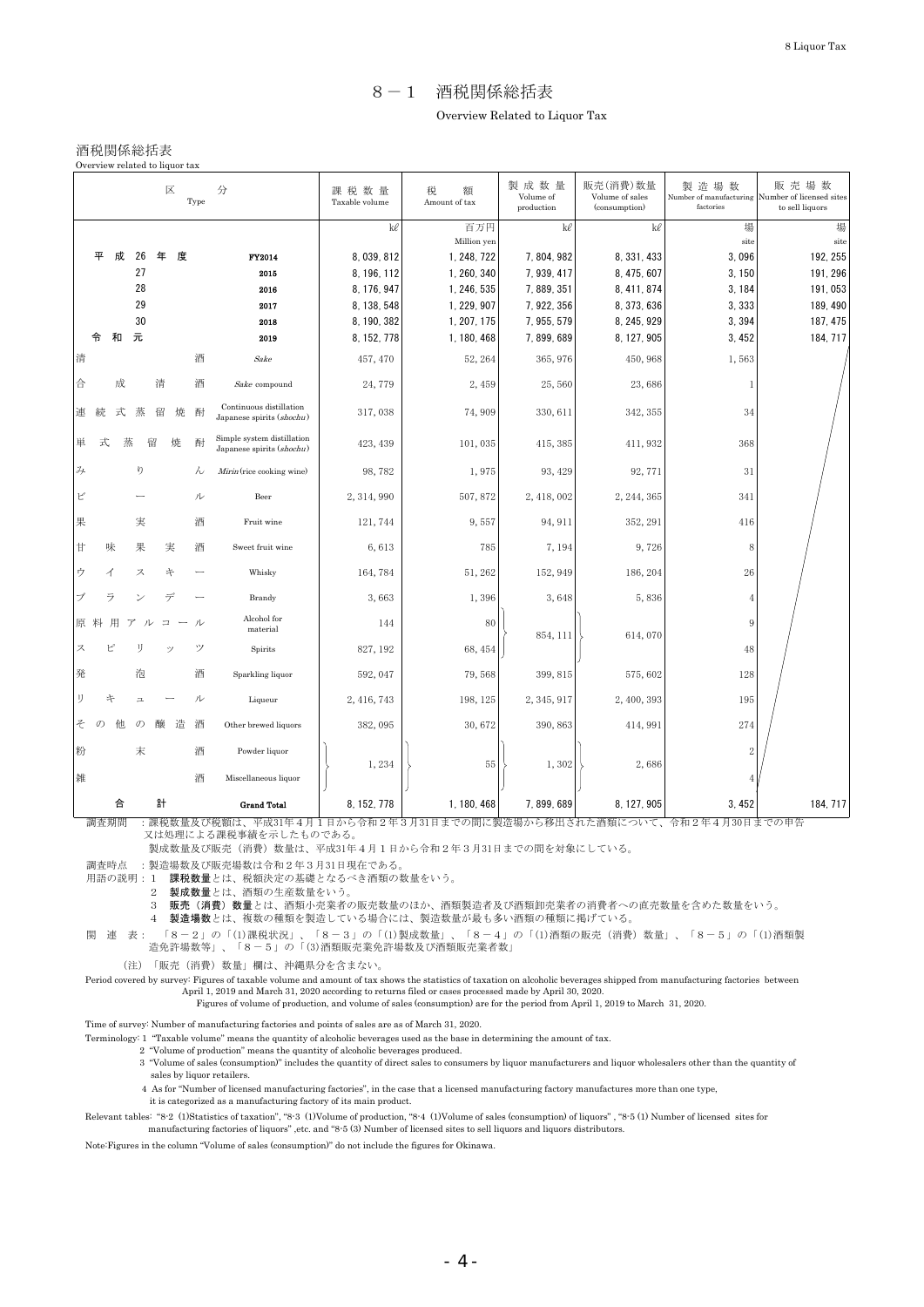# 8-2 課 税 状 況

Statistics of Taxation

#### (1) 課 税 状 況 Statistics of taxation

|                               |               |               |        |        |                                                         |                  | 課                                           |                  | Taxation                                                                                        | 税                |                         |
|-------------------------------|---------------|---------------|--------|--------|---------------------------------------------------------|------------------|---------------------------------------------|------------------|-------------------------------------------------------------------------------------------------|------------------|-------------------------|
|                               |               |               | 区      | Type   | 分                                                       | 棿                | 用<br>率<br>適<br>Subject to ordinary tax rate |                  | 特例税率適用<br>(第23条第2項第3号)<br>Application of special case tax rate<br>(Article 23, Clause 2, No. 3) | 計<br>Total       |                         |
|                               |               |               |        |        |                                                         | 数<br>量<br>Volume | 税<br>額<br>Amount of tax                     | 数<br>量<br>Volume | 額<br>税<br>Amount of tax                                                                         | 数<br>量<br>Volume | 税<br>額<br>Amount of tax |
|                               |               |               |        |        |                                                         | ke               | 百万円<br>Million yen                          | ke               | 百万円<br>Million yen                                                                              | kl               | 百万円<br>Million yen      |
| 清                             |               |               |        | 酒      | Sake                                                    | 464, 953         | 53, 214                                     | 3, 257           | 257                                                                                             | 468, 212         | 53, 471                 |
| 合                             | 成             |               | 清      | 酒      | Sake compound                                           | 25, 236          | 2,502                                       |                  |                                                                                                 | 25, 236          | 2,502                   |
| 連                             | 続<br>式        | 蒸             | 留      | 酎<br>焼 | Continuous distillation Japanese<br>spirits (shochu)    | 317, 331         | 75,634                                      | 4,078            | 326                                                                                             | 321, 408         | 75,960                  |
| 単                             | 式             | 蒸             | 留<br>焼 | 酎      | Simple system distillation<br>Japanese spirits (shochu) | 425, 578         | 101,640                                     | 466              | 37                                                                                              | 426, 044         | 101,677                 |
| $\mathcal{Z}_{\!\mathcal{F}}$ |               | ŋ             |        | ん      | Mirin (rice cooking wine)                               | 100, 970         | 2,018                                       |                  |                                                                                                 | 100, 970         | 2,018                   |
| ビ                             |               |               |        | ル      | Beer                                                    | 2, 401, 339      | 526, 833                                    |                  |                                                                                                 | 2, 401, 339      | 526, 833                |
| 果                             |               | 実             |        | 酒      | Fruit wine                                              | 130, 445         | 10,255                                      | 7,715            | 607                                                                                             | 138, 167         | 10,862                  |
| 甘                             | 味             | 果             | 実      | 酒      | Sweet fruit wine                                        | 3,767            | 266                                         | 3,057            | 245                                                                                             | 6,822            | 811                     |
| ゥ                             | イ             | ス             | 午      |        | Whisky                                                  | 127, 528         | 48, 484                                     | 37, 915          | 3,033                                                                                           | 165, 446         | 51, 517                 |
| ブ                             | ラ             |               | デ      |        | Brandy                                                  | 3,678            | 1,402                                       | $\mathbf{0}$     | $\theta$                                                                                        | 3,678            | 1,402                   |
|                               | 原料用ア          |               | コ      | ル      | Alcohol for material                                    | 226              | 146                                         |                  |                                                                                                 | 226              | 146                     |
| 発                             |               | 泡             |        | 酒      | Sparkling liquor                                        | 594, 635         | 79,920                                      |                  |                                                                                                 | 594, 636         | 79,920                  |
| そ                             | $\sigma$<br>他 | $\mathcal{O}$ | 醸      | 造<br>酒 | Other brewed liquors                                    | 2,037            | 286                                         | 381, 300         | 30,504                                                                                          | 383, 337         | 30,790                  |
| ス                             | ピ             | IJ            | ŵ)     | ツ      | Spirits                                                 | 20,581           | 4, 146                                      | 830, 441         | 66, 436                                                                                         | 851,026          | 70,582                  |
| IJ                            | 卞             | 그             |        | ル      | Liqueur                                                 | 77, 412          | 11,358                                      | 2, 410, 461      | 192, 622                                                                                        | 2, 487, 875      | 203, 980                |
| 粉<br>雑                        |               | 末             |        | 酒<br>酒 | Powder liquor<br>Miscellaneous liquor                   | 1,155            | 49                                          | 110              | 9                                                                                               | 1,265            | 57                      |
| $-5127 - 46$                  | 合             |               | 計      |        | <b>Grand Total</b>                                      | 4, 696, 885      | 918, 453                                    | 3,678,812        | 294, 076                                                                                        | 8, 375, 711      | 1, 212, 529             |

調査期間等 :平成31年4月1日から令和2年3月31日までの間に製造場から移出された酒類について、令和2年4月30日までの申告又は処理によ る課税事績を示したものである。

用語の説明:未納税移出とは、製造場から移出するとき酒税の免除を受けて移出するものをいい、輸出免税とは、輸出する目的で酒類を製造場から 移出するとき、酒税の免税を受けて移出するものをいう。

 (注)1 「特例税率適用(第23条第2項第3号)」欄は、各品目(ビール及び発泡酒を除く。)でその他の発泡性酒類(発泡性があり、かつ、アル コール分が10度未満であるもの)になるものを示す。

 2 「酒税法(第30条第1項、第2項、第3項)」欄は、酒類製造者がその製造場から移出した酒類を当該製造場に戻し入れた場合の酒税 額の控除等を示す。

3 税関分は含まない。

Period covered by survey : This table shows the status of taxation based on returns filed or cases processed between April 1, 2019 and March 31, 2020 according to returns filed or cases processed made by April 30, 2020.

Terminology:"Non-taxable shipment" means the shipment from manufacturing factories which is exempt from tax, "Export exemption" means the one that receives the exemption of liquor tax when liquors are shipped out from the manufacturing place to for export.

Note:1 The "Application of special case tax rate (Article 23, Clause 2, No. 3)" column indicates other effervescent liquors (with effervescence and alcohol content of under 10%) for each item (other than beer and sparkling liquor).

 2 Figures in the column "Liquor Tax Law (Sec. 30-1, 2 and 3)" indicate amounts of deductions of liquor tax when manufacturers transfer back alcoholic beverages to the same manufacturing factories from which they were shipped.

3 Figures by custom house are not included.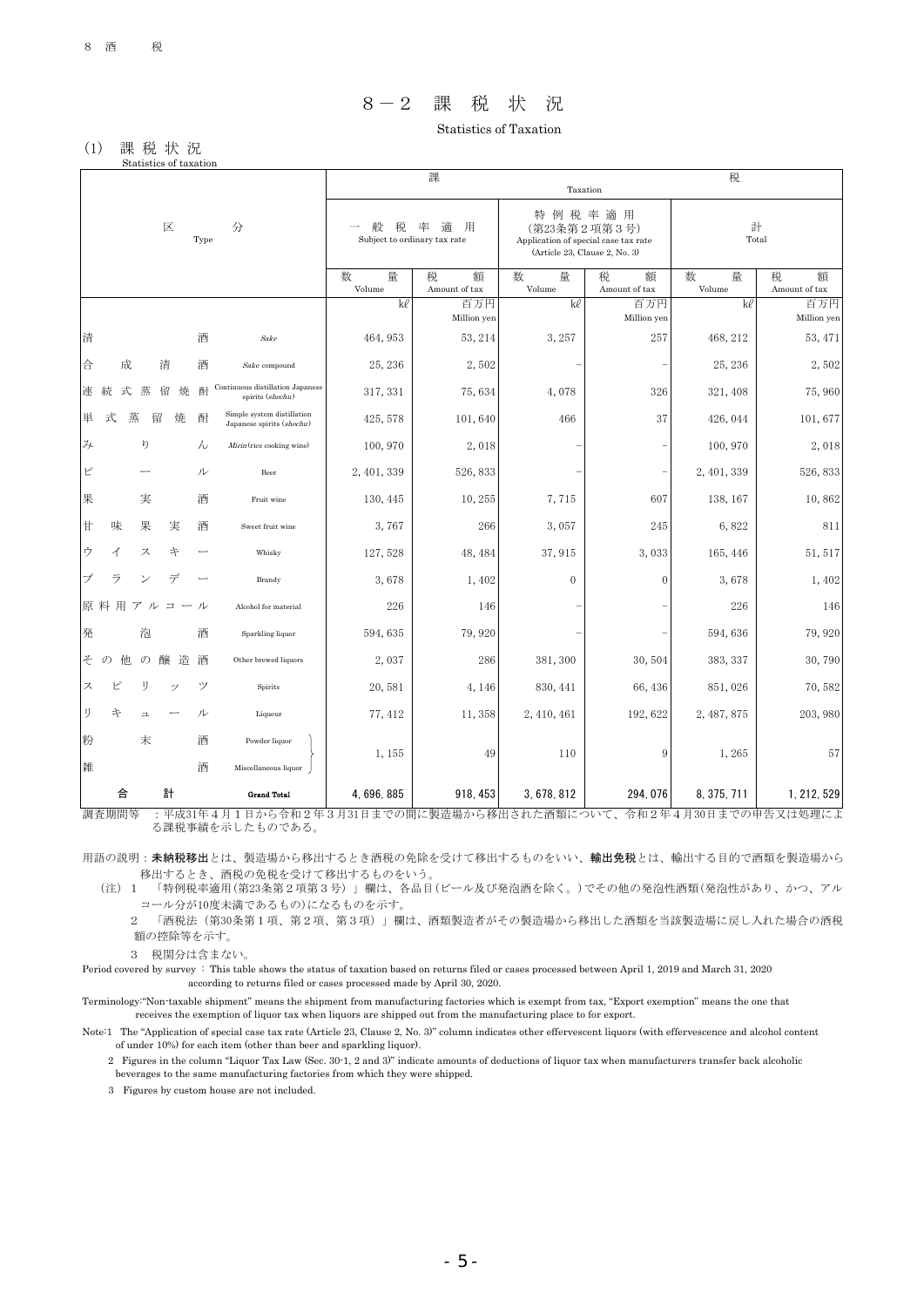|                  | 控<br>Deduction                                                         | 除                                                           |                         |                                               |                         | 免<br>Exemption                                                  | 税                   |                                |                         |                                                                 |
|------------------|------------------------------------------------------------------------|-------------------------------------------------------------|-------------------------|-----------------------------------------------|-------------------------|-----------------------------------------------------------------|---------------------|--------------------------------|-------------------------|-----------------------------------------------------------------|
| 酒                | 税<br>法<br>(第30条第1項、<br>第2項、第3項)<br>Liquor Tax Law (Sec. 30-1, 2 and 3) | 災害減免法<br>(第7条第1項)<br>Disaster Exemption Act<br>$(Sec. 7-1)$ |                         | 課<br>実<br>数<br>税<br>Actual number of taxation |                         | 輸出免税<br>未納税移出<br>Export<br>Non-taxable<br>shipment<br>exemption |                     |                                | 区<br>Type               | 分                                                               |
| 数<br>量<br>Volume | 税<br>額<br>Amount of tax                                                | 数<br>量<br>Volume                                            | 税<br>額<br>Amount of tax | 数<br>量<br>Volume                              | 税<br>額<br>Amount of tax | 数<br>量<br>Volume                                                | 数<br>量<br>Volume    |                                |                         |                                                                 |
| kl               | 百万円<br>Million yen                                                     | kl                                                          | 百万円<br>Million yen      | kl                                            | 百万円<br>Million yen      | kl                                                              | kl                  |                                |                         |                                                                 |
| 10,744           | 1,206                                                                  | $\mathbf{0}$                                                | $\vert 0 \vert$         | 457, 470                                      | 52, 264                 | 366, 717                                                        | 23, 015 清           |                                |                         | 酒<br>Sake                                                       |
| 454              | 43                                                                     | $\mathbf{0}$                                                | $\theta$                | 24,779                                        | 2,459                   | 5,232                                                           | 381 合               | 成                              | 清                       | 酒<br>Sake compound                                              |
| 4,367            | 1,050                                                                  | 2                                                           | $\Omega$                | 317,038                                       | 74,909                  | 12, 237                                                         | 236                 | 式<br>連<br>続                    | 蒸<br>留<br>焼             | Continuous<br>酎<br>distillation Japanese<br>spirits (shochu)    |
| 2,588            | 641                                                                    | 3                                                           |                         | 423, 439                                      | 101,035                 | 187, 533                                                        | 2,099 単             | 蒸<br>式                         | 留<br>焼                  | Simple system<br>酎<br>distillation Japanese<br>spirits (shochu) |
| 2,186            | 44                                                                     | $\mathbf{0}$                                                | $\theta$                | 98,782                                        | 1,975                   | 46, 353                                                         | 1, 227 $\cancel{3}$ |                                | ŋ                       | Mirin (rice cooking<br>$\lambda$<br>wine)                       |
| 86, 340          | 18,960                                                                 | 3                                                           | 1                       | 2, 314, 990                                   | 507,872                 | 108,664                                                         | 76, 474 ビ           |                                |                         | ル<br>Beer                                                       |
| 16, 421          | 1,306                                                                  | $\theta$                                                    | $\Omega$                | 121, 744                                      | 9,557                   | 32, 772                                                         | 102 果               |                                | 実                       | 酒<br>Fruit wine                                                 |
| 205              | 25                                                                     | $\mathbf{0}$                                                | $\theta$                | 6,613                                         | 785                     | 5,302                                                           | 348 甘               | 味                              | 果<br>実                  | 酒<br>Sweet fruit wine                                           |
| 653              | 254                                                                    | 1                                                           | $\overline{0}$          | 164,784                                       | 51, 262                 | 196, 447                                                        | 8,006               | ゥ<br>イ                         | ス<br>午                  | Whisky                                                          |
| 13               | $6\phantom{1}6$                                                        | $\theta$                                                    | $\Omega$                | 3,663                                         | 1,396                   | 1,493                                                           | 78                  | ラ<br>ブ                         | デ<br>ン                  | Brandy                                                          |
| 79               | 67                                                                     |                                                             |                         | 144                                           | 80                      | 377, 731                                                        |                     | 3,809 原料<br>用<br>$\mathcal{T}$ | ル<br>$\equiv$           | ル<br>Alcohol for material                                       |
| 2,589            | 352                                                                    | $\mathbf{0}$                                                | $\Omega$                | 592, 047                                      | 79,568                  | 9,376                                                           | 1,026 発             |                                | 泡                       | Sparkling<br>酒<br>liquor                                        |
| 1,247            | 118                                                                    | $\mathbf{0}$                                                | $\theta$                | 382, 095                                      | 30,672                  | 9,312                                                           | 286                 | そ<br>$\mathcal{O}$<br>他        | $\mathcal{O}$<br>醸<br>造 | 酒<br>Other brewed liquors                                       |
| 23,830           | 2, 127                                                                 | $\mathbf{1}$                                                | $\mathbf{0}$            | 827, 192                                      | 68, 454                 | 536, 653                                                        | 4,834               | ス<br>ピ                         | IJ<br>ツ                 | ツ<br>Spirits                                                    |
| 71, 113          | 5,854                                                                  | $\mathbf{0}$                                                | $\mathbf{0}$            | 2, 416, 743                                   | 198, 125                | 630, 720                                                        | 18, 108             | IJ<br>午                        | 그                       | ル<br>Liqueur                                                    |
| 32               | $\mathbf{2}$                                                           |                                                             |                         | 1,234                                         | 55                      | 731                                                             | 48                  | 粉                              | 末                       | 酒<br>Powder liquor                                              |
|                  |                                                                        |                                                             |                         |                                               |                         |                                                                 |                     | 雑                              |                         | 酒 Miscellaneous liquor                                          |
| 222, 915         | 32,057                                                                 | 12                                                          | 3                       | 8, 152, 778                                   | 1, 180, 468             | 2, 527, 290                                                     | 140, 123            | 合                              | 計                       | <b>Grand Total</b>                                              |

## (2) 税関分の課税状況

|                |           |        |               | Statistics of taxation by custom house                  |                |                |               |               |                          |                            |   |                      |                |               |
|----------------|-----------|--------|---------------|---------------------------------------------------------|----------------|----------------|---------------|---------------|--------------------------|----------------------------|---|----------------------|----------------|---------------|
|                | 酒         | 類      | $\mathcal{D}$ | 等<br>品<br>目                                             | 量<br>課税数       | 額<br>税         |               | 酒             | 類                        | $\mathcal{O}$              | 品 | 等<br>目               | 税 数<br>量<br>課  | 税<br>額        |
|                |           |        |               | Item of alcoholic beverage                              | Taxable volume | Amount of tax  |               |               |                          | Item of alcoholic beverage |   |                      | Taxable volume | Amount of tax |
|                | 百万円<br>ke |        |               |                                                         |                |                |               |               |                          |                            |   |                      | kl             | 百万円           |
|                |           |        |               |                                                         |                | Million yen    |               |               |                          |                            |   |                      |                | Million yen   |
| 清              |           |        | 酒             | Sake                                                    | 67             |                | 宀             | ◢             | ス                        | キ                          |   | Whisky               | 29, 337        | 11,949        |
| 合              | 成         | 清      | 酒             | Sake compound                                           | 17             | ി              | $\rightarrow$ | ラ             |                          | $\rightleftarrows$         |   | Brandy               | 1,204          | 486           |
| 連焼             | 続         | 蒸<br>式 | 留<br>酎        | Continuous distillation<br>Japanese spirits (shochu)    | 37,703         | 8,859原料        |               | 用             | ル                        |                            | ル | Alcohol for material | 6              | 3             |
| 単焼             | 式         | 蒸      | 留<br>酎        | Simple system distillation<br>Japanese spirits (shochu) | 235            |                | 60 発          |               | 泡                        |                            | 酒 | Sparkiling liquor    | 3,620          | 741           |
| $\overline{z}$ |           | り      | $\lambda$     | Mirin<br>(rice cooking wine)                            | 1,360          | 27             | $\ddot{\tau}$ | 他<br>$\sigma$ | $\sigma$                 | 诰<br>醸                     | 酒 | Other brewed liquors | 4,591          | 643           |
| ビ              |           |        | ル             | Beer                                                    | 38,787         | 8,532 $\times$ |               | ピ             |                          | $\mathcal{P}$              | ツ | Spirits              | 12,309         | 4,550         |
| 果              |           | 実      | 酒             | Fruit wine                                              | 253,664        | 20, 292        | IJ            | 午             | $\overline{\phantom{a}}$ |                            | ル | Liqueur              | 109, 923       | 10,548        |
| 甘              | 味         | 果<br>実 | 酒             | Sweet fruit wine                                        | 3,637          | 414 粉          |               |               | 末                        |                            | 酒 | Powder liquor        |                |               |
|                |           |        |               |                                                         |                |                | 雑             |               |                          |                            | 酒 | Miscellaneous liquor |                |               |
|                | 資料:酒税課調   |        |               |                                                         |                |                |               |               |                          | 計                          |   | <b>Grand Total</b>   | 496.466        | 67, 115       |

(注)令和元年度内の輸入品にかかる課税事績である。

Source: Liquor Tax and Industry Division

Note: The table shows the statistics of taxation on goods imported during FY2019.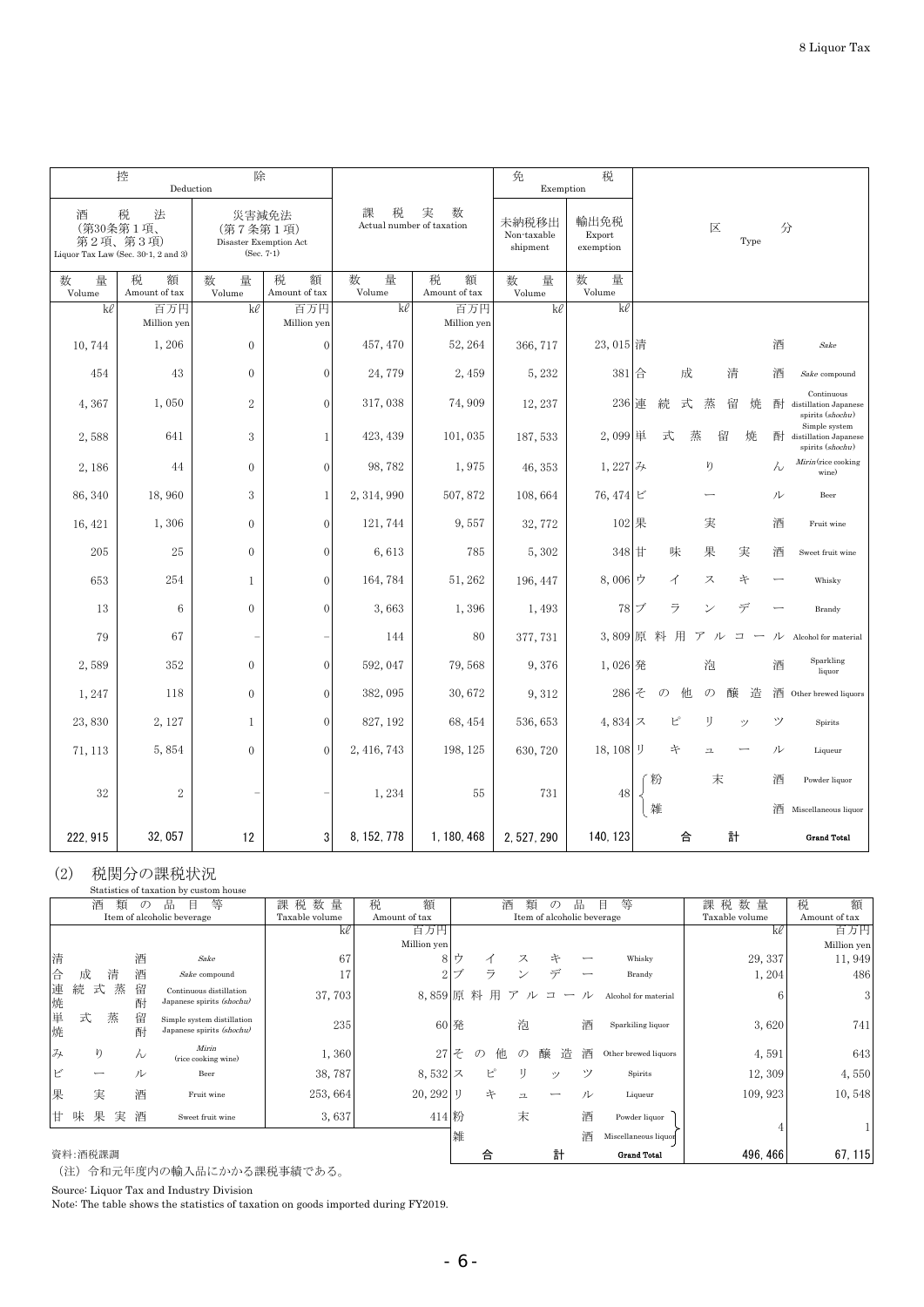## (3) 都道府県別の課税状況(その1) Statistics of taxation by prefectures (Part 1)

|                                                   |                   | 区分<br>Type          | 清                | 酒<br>Sake          | 成<br>合<br>Sake compound | 清<br>酒             | 連続式蒸留焼酎<br>Continuous distillation<br>Japanese spirits (shochu) |                    | 単式蒸留焼酎<br>Simple system distillation<br>Japanese spirits (shochu) |                    |  |
|---------------------------------------------------|-------------------|---------------------|------------------|--------------------|-------------------------|--------------------|-----------------------------------------------------------------|--------------------|-------------------------------------------------------------------|--------------------|--|
|                                                   |                   |                     | 量<br>数           | 税<br>額             | 数<br>量                  | 税<br>額             | 数<br>量                                                          | 税<br>額             | 数<br>量                                                            | 税<br>額             |  |
| 国税局・都道府県<br>Regional Taxation Bureau / Prefecture |                   |                     | Volume           | Amount of tax      | Volume                  | Amount of tax      | Volume                                                          | Amount of tax      | Volume                                                            | Amount of tax      |  |
|                                                   |                   |                     | kl               | 百万円<br>Million yen | kl                      | 百万円<br>Million yen | kl                                                              | 百万円<br>Million yen | kl                                                                | 百万円<br>Million yen |  |
| 札<br>幌<br>Sapporo                                 | 北海道               | Hokkaido            | 4, 312           | 474                | 1,311                   | 131                | 14, 563                                                         | 2,934              | 521                                                               | 105                |  |
|                                                   | 青<br>森            | Aomori              | 4,230            | 462                |                         |                    |                                                                 |                    | 111                                                               | 20                 |  |
|                                                   | 岩<br>手<br>宮<br>城  | Iwate<br>Miyagi     | 3,938<br>7,601   | 407<br>825         |                         |                    | X<br>X                                                          | Χ<br>X             | 19<br>13                                                          | 5<br>3             |  |
| 仙<br>台<br>Sendai                                  | 秋<br>田            | Akita               | 17, 444          | 2,001              | X                       | X                  | X                                                               | X                  | 171                                                               | 36                 |  |
|                                                   | 形<br>Щ            | Yamagata            | 8,847            | 930                |                         |                    | X                                                               | X                  | 68                                                                | 14                 |  |
|                                                   | 福<br>島            | Fukushima           | 12, 170          | 1,312              | X                       | X                  | 314                                                             | 84                 | 97                                                                | 19                 |  |
|                                                   | 計<br>茨<br>城       | Total<br>Ibaraki    | 54, 230<br>3,310 | 5,937<br>331       | 1,984<br>X              | 196<br>X           | 5,562<br>2,516                                                  | 390<br>1.<br>594   | 479<br>186                                                        | 97<br>36           |  |
|                                                   | 栃<br>木            | Tochigi             | 7,891            | 878                | X                       | X                  | Χ                                                               | X                  | 753                                                               | 172                |  |
| 関東信越                                              | 馬<br>群            | Gunma               | 2,946            | 308                | X                       | X                  | 33,637                                                          | 7,981              | 2.969                                                             | 730                |  |
| Kanto Shinetsu                                    | 玉<br>埼            | Saitama             | 24, 642          | 2,906              | X                       | Χ                  | 8,782                                                           | 2,069              | 51                                                                | 11                 |  |
|                                                   | 新<br>潟            | Niigata             | 34,660           | 3,917              | 110                     | 11                 | 315                                                             | 83                 | 322                                                               | 72                 |  |
|                                                   | 野<br>長<br>計       | Nagano<br>Total     | 9,555<br>83,004  | 1,002<br>9,341     | Χ<br>4,624              | X<br>456           | Χ<br>55, 234                                                    | X<br>13.120        | 600<br>4,881                                                      | 119<br>1, 140      |  |
|                                                   | 千<br>葉            | Chiba               | 20,082           | 2,343              | X                       | X                  | 129, 975                                                        | 30,535             | 8,916                                                             | 2.124              |  |
| 東<br>京                                            | 東<br>京            | Tokyo               | 1,555            | 165                | Χ                       | Χ                  | Χ                                                               | Χ                  | 326                                                               | 67                 |  |
| Tokyo                                             | 神奈川               | Kanagawa            | 1,032            | 99                 | X                       | X                  | Χ                                                               | X                  | 180                                                               | 42                 |  |
|                                                   | 梨<br>Щ            | Yamanashi           | 9,199<br>31.868  | 1,083              | Χ<br>9,357              | X<br>936           | Χ                                                               | Χ                  | 1,156                                                             | 288                |  |
|                                                   | 計<br>富<br>Щ       | Total<br>Toyama     | 4,665            | 3,690<br>520       | X                       | X                  | 158, 523<br>X                                                   | 37, 217<br>X       | 10, 578<br>X                                                      | 2,521<br>X         |  |
| 沢<br>金                                            | 石<br>ЛI           | Ishikawa            | 5, 429           | 591                | X                       | X                  | Χ                                                               | Χ                  | 69                                                                | 14                 |  |
| Kanazawa                                          | 福<br>井            | Fukui               | 3,096            | 332                |                         |                    |                                                                 |                    | X                                                                 | Χ                  |  |
|                                                   | 計                 | Total               | 13, 190          | 1, 443             | 21                      | 2                  | 227                                                             | 46                 | 92                                                                | 19                 |  |
|                                                   | 岐<br>阜<br>静<br>岡  | Gifu<br>Shizuoka    | 4,806<br>3,840   | 496<br>398         | 744<br>X                | 72<br>X            | Χ<br>Χ                                                          | X<br>X             | 540<br>65                                                         | 113<br>13          |  |
| 名古屋                                               | 愛<br>知            | Aichi               | 13,025           | 1,518              | 1,896                   | 186                | 9,593                                                           | 2,283              | 617                                                               | 116                |  |
| Nagoya                                            | Ξ<br>重            | Mie                 | 4,766            | 528                | Χ                       | Χ                  | 17,290                                                          | 4, 118             | 254                                                               | 50                 |  |
|                                                   | 計                 | Total               | 26, 437          | 2,940              | 2,687                   | 263                | 34,996                                                          | 8,308              | 1, 476                                                            | 293                |  |
|                                                   | 滋<br>賀            | Shiga               | 1,920            | 185                | X                       | X                  | Χ                                                               | X                  | 16                                                                | 3                  |  |
|                                                   | 都<br>京<br>大<br>阪  | Kyoto<br>Osaka      | 85, 437<br>1,031 | 10, 111<br>101     | X<br>X                  | X<br>X             | X<br>Χ                                                          | Χ<br>X             | 1,719                                                             | 410<br>Χ           |  |
| 大<br>阪                                            | 兵<br>庫            | Hyogo               | 111,532          | 13, 302            | 1, 114                  | 109                | 4,176                                                           | 995                | Χ<br>591                                                          | 140                |  |
| Osaka                                             | 奈<br>良            | Nara                | 2,881            | 292                |                         |                    |                                                                 |                    | Χ                                                                 | X                  |  |
|                                                   | 和歌山               | Wakayama            | 1,996            | 207                |                         |                    | χ                                                               | X                  | 126                                                               | 25                 |  |
|                                                   | 計                 | Total               | 204, 797         | 24, 198            | 2, 779                  | 276                | 22, 144                                                         | 5, 563             | 4,034                                                             | 967                |  |
|                                                   | 取<br>鳥<br>島<br>根  | Tottori<br>Shimane  | 837<br>2,085     | 80<br>203          |                         |                    | Å                                                               | X<br>-             | 139<br>74                                                         | 26<br>16           |  |
| 広<br>島                                            | 岡<br>Щ            | Okayama             | 2,339            | 237                |                         |                    | Χ                                                               | Χ                  | 83                                                                | 17                 |  |
| Hiroshima                                         | 広<br>島            | Hiroshima           | 8,745            | 984                | X                       | X                  | X                                                               | X                  | 243                                                               | 50                 |  |
|                                                   | 山<br>$\Box$       | Yamaguchi           | 5,933            | 671                |                         | -                  | X                                                               | X                  | 143                                                               | 40                 |  |
|                                                   | 計                 | Total               | 19, 939          | 2, 175             | χ                       | χ                  | χ                                                               | χ                  | 682                                                               | 149                |  |
|                                                   | 徳<br>島<br>香<br>ЛI | Tokushima<br>Kagawa | 445<br>1,062     | 43<br>113          | X                       | X                  | X                                                               | X                  | X<br>X                                                            | Χ<br>X             |  |
| 高<br>松                                            | 愛<br>媛            | Ehime               | 1,654            | 169                |                         |                    | X                                                               | X                  | 113                                                               | $\rm 23$           |  |
| Takamatsu                                         | 高<br>知            | Kochi               | 4,889            | 546                |                         |                    | X                                                               | X                  | 615                                                               | 131                |  |
|                                                   | 計                 | Total               | 8,050            | 871                | χ                       | χ                  | χ                                                               | χ                  | 839                                                               | 176                |  |
|                                                   | 福<br>岡            | Fukuoka             | 4, 475           | 466                | X                       | $\mathbf X$        | 22, 414                                                         | 5,521              | 48,862                                                            | 11,735             |  |
| 福<br>岡<br>Fukuoka                                 | 佐<br>賀<br>崎<br>長  | Saga<br>Nagasaki    | 2,777<br>1,001   | 285<br>100         |                         |                    | Χ<br>X                                                          | Χ<br>X             | 3,975<br>2,742                                                    | 878<br>607         |  |
|                                                   | 計                 | Total               | 8, 253           | 851                | χ                       | χ                  | 22, 564                                                         | 5,551              | 55, 579                                                           | 13, 219            |  |
|                                                   | 熊<br>本            | Kumamoto            | 1,088            | 105                | $\mathbf X$             | X                  | Χ                                                               | Χ                  | 13,812                                                            | 3,322              |  |
| 熊<br>本                                            | 大<br>分            | Oita                | 2, 133           | 222                |                         |                    | Χ                                                               | X                  | 87,870                                                            | 20, 915            |  |
| Kumamoto                                          | 宮<br>崎            | Miyazaki            | Χ                | Χ                  |                         |                    | Χ                                                               | Χ                  | 129, 385                                                          | 31, 122            |  |
|                                                   | 鹿児島<br>計          | Kagoshima<br>Total  | Χ<br>χ           | Χ<br>χ             | X<br>65                 | X<br>6             | 217<br>1, 437                                                   | 38<br>309          | 96, 874<br>327, 941                                               | 23, 722<br>79,082  |  |
| 縄<br>沖<br>Okinawa                                 | 縄<br>沖            | Okinawa             | χ                | χ                  |                         |                    | χ                                                               | χ                  | 16, 337                                                           | 3, 265             |  |
| 全<br>国                                            |                   | 計 Grand Total       | 457, 470         | 52, 264            | 24, 779                 | 2, 459             | 317,038                                                         | 74, 909            | 423, 439                                                          | 101, 035           |  |

(注)この表は、「(1)課税状況」の「課税実数」欄を都道府県別に示したものである。

Note: This table shows "Actual number of taxation" in "(1) Statistics of taxation" by prefectures.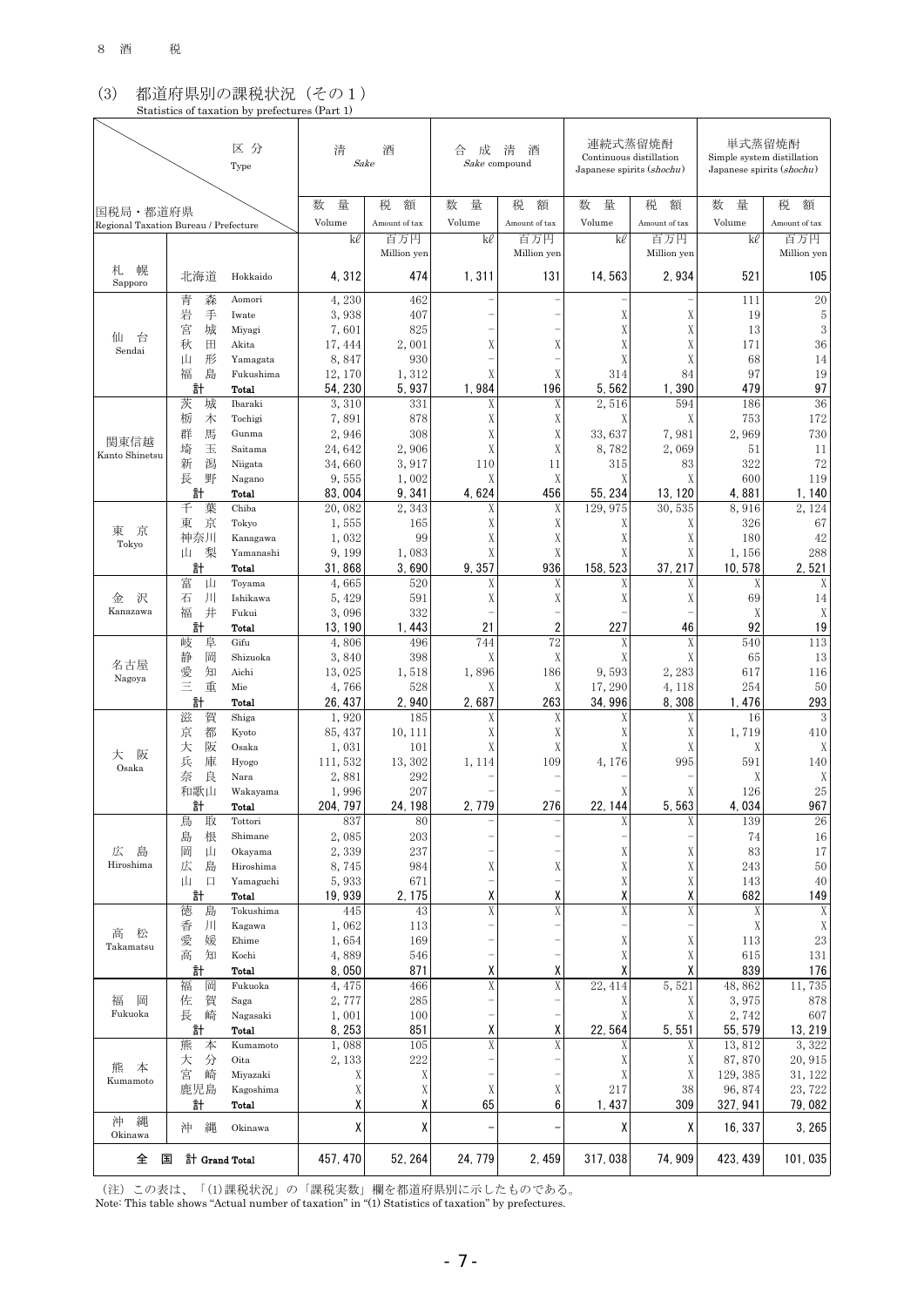| ŋ<br>み<br>Mirin (rice cooking wine) | h                  | ビ<br>Beer           | ル                    | 果実酒<br>Fruit wine |                         | 甘味果実酒<br>Sweet Fruit wine   |                         | 区分<br>Type                         |                           |                                       |
|-------------------------------------|--------------------|---------------------|----------------------|-------------------|-------------------------|-----------------------------|-------------------------|------------------------------------|---------------------------|---------------------------------------|
| 量<br>数                              | 税<br>額             | 数<br>量              | 税<br>額               | 数<br>量            | 税<br>額                  | 数<br>量                      | 税<br>額                  |                                    |                           | 国税局・都道府県                              |
| Volume                              | Amount of tax      | Volume              | Amount of tax        | Volume            | Amount of tax           | Volume                      | Amount of tax           |                                    |                           | Regional Taxation Bureau / Prefecture |
| kl                                  | 百万円<br>Million yen | kl                  | 百万円<br>Million yen   | kl                | 百万円<br>Million yen      | kl                          | 百万円<br>Million yen      |                                    |                           |                                       |
| 271                                 | 5                  |                     |                      |                   |                         | 79                          |                         |                                    |                           | 幌<br>札                                |
|                                     |                    | 103, 139            | 22, 654              | 3, 142            | 236                     |                             | 12                      | 北海道                                | Hokkaido                  | Sapporo                               |
|                                     |                    | 96<br>2, 164        | 18<br>460            | 1,211<br>604      | 94<br>40                | $\mathbf X$<br>$\mathbf{1}$ | X<br>$\mathbf{0}$       | 森<br>青<br>岩<br>手                   | Aomori<br>Iwate           |                                       |
|                                     |                    | 83,049              | 18, 266              | 70                | 4                       | X                           | Χ                       | 宮<br>城                             | Miyagi                    | 仙<br>台                                |
| X<br>X                              | X<br>X             | 249<br>72           | 46<br>14             | 55<br>1,262       | 4<br>86                 | 21                          | $\sqrt{2}$              | 秋<br>田<br>形<br>Щ                   | Akita<br>Yamagata         | Sendai                                |
|                                     |                    | 131, 712            | 28, 973              | 52                | 3                       | $\mathbf{0}$                | $\mathbf{0}$            | 福<br>島                             | Fukushima                 |                                       |
| χ<br>X                              | X<br>X             | 217, 342            | 47, 777              | 3, 254            | 231                     | 191                         | 37                      | 計                                  | Total                     |                                       |
| X                                   | Χ                  | 349, 463<br>342     | 76,874<br>67         | 33<br>30, 187     | $\overline{c}$<br>2,412 | 4<br>3,915                  | 1<br>434                | 茨<br>城<br>栃<br>木                   | Ibaraki<br>Tochigi        |                                       |
|                                     |                    | 69,872              | 15, 364              | 179               | 13                      | 4                           | $\theta$                | 群<br>馬                             | Gunma                     | 関東信越                                  |
| 4,166<br>Χ                          | 83<br>Χ            | 1,282<br>1,962      | 274<br>408           | 153<br>437        | 10<br>29                | 5<br>1                      | 1<br>$\mathbf{0}$       | 埼<br>玉<br>潟<br>新                   | Saitama<br>Niigata        | Kanto Shinetsu                        |
| X                                   | X                  | 8,804               | 1,892                | 4,606             | 344                     | 27                          | 4                       | 長<br>野                             | Nagano                    |                                       |
| 10.626                              | 213<br>773         | 431, 725            | 94, 878              | 35, 595           | 2,809                   | 3,956                       | 440                     | 計<br>千<br>葉                        | Total<br>Chiba            |                                       |
| 38,654<br>Χ                         | Χ                  | 159, 281<br>72,696  | 35,032<br>15,960     | 2,352<br>59       | 185<br>4                | 228<br>Χ                    | 22<br>X                 | 京<br>東                             | Tokyo                     |                                       |
| X                                   | X                  | 213, 131            | 46,845               | 41,881            | 3,350                   | X                           | X                       | 神奈川                                | Kanagawa                  | 東<br>京<br>Tokyo                       |
| X<br>39, 373                        | X<br>786           | 935<br>446, 043     | 180<br>98, 017       | 20, 234<br>64,526 | 1,561<br>5, 100         | 318<br>900                  | 37<br>109               | 梨<br>山<br>計                        | Yamanashi<br>Total        |                                       |
| X                                   | X                  | 128                 | 24                   | Χ                 | X                       | X                           | Χ                       | 富<br>Щ                             | Toyama                    |                                       |
| X<br>X                              | Χ<br>Χ             | 374<br>24           | 64<br>$\overline{4}$ | 109<br>Χ          | 7<br>Χ                  | X                           | Χ                       | $\vert \vert \vert$<br>石<br>福<br>井 | Ishikawa<br>Fukui         | 沢<br>金<br>Kanazawa                    |
| X                                   | X                  | 526                 | 93                   | 164               | 11                      | X                           | χ                       | 計                                  | Total                     |                                       |
| 833                                 | 17                 | X                   | X                    | 31                | $\overline{2}$          | $\theta$                    | $\theta$                | 岐<br>阜                             | Gifu                      |                                       |
| Χ<br>9,337                          | Χ<br>187           | 87,841<br>213,050   | 19, 276<br>46,859    | 1,718<br>615      | 134<br>46               | 116<br>$\overline{c}$       | 10<br>$\mathbf{0}$      | 岡<br>静<br>愛<br>知                   | Shizuoka<br>Aichi         | 名古屋                                   |
| Χ                                   | Χ                  | Χ                   | Χ                    | 5                 | $\theta$                | 34                          | 4                       | Ξ<br>重                             | Mie                       | Nagoya                                |
| 10, 211                             | 204                | 301, 920<br>25, 321 | 66, 344<br>5,565     | 2,369<br>Χ        | 182<br>Χ                | 152<br>X                    | 14<br>X                 | 計<br>滋<br>賀                        | Total<br>Shiga            |                                       |
| X                                   | Χ                  | 90, 310             | 19,859               | 330               | 23                      | 32                          | 3                       | 都<br>京                             | Kyoto                     |                                       |
| X                                   | Χ                  | 250, 313            | 55, 049              | 4,491             | 356                     | 989                         | 133                     | 大<br>阪<br>兵                        | Osaka                     | 阪<br>大                                |
| 11,256<br>Χ                         | 225<br>Χ           | 77,470<br>81        | 17,027<br>15         | 180<br>X          | 12<br>X                 | 7<br>X                      | 1<br>Χ                  | 庫<br>奈<br>良                        | Hyogo<br>Nara             | Osaka                                 |
| 101                                 | $\sqrt{2}$         | 164                 | 31                   | 13                | 1                       | 11                          | 1                       | 和歌山                                | Wakayama                  |                                       |
| 37.088                              | 742                | 443.659<br>210      | 97.546<br>39         | 5.118<br>X        | 398<br>X                | 1.040<br>$\sqrt{2}$         | 139<br>$\boldsymbol{0}$ | 計<br>鳥<br>取                        | Total<br>Tottori          |                                       |
| 19                                  | $\boldsymbol{0}$   | 118                 | 22                   | 226               | 14                      | $\mathbf X$                 | Χ                       | 島<br>根                             | Shimane                   |                                       |
| 20<br>719                           | $\mathbf{0}$       | 48, 478<br>132      | 10,657               | 6,535             | 522                     | $20\,$<br>12                | $\sqrt{2}$              | 岡<br>Щ<br>広<br>島                   | Okayama<br>Hiroshima      | 広<br>島<br>Hiroshima                   |
|                                     | 14                 | 187                 | 25<br>35             | 206<br>Χ          | 13<br>Χ                 | Χ                           | $\mathbf{1}$<br>X       | 山<br>口                             | Yamaguchi                 |                                       |
| 758                                 | 15                 | 49, 125             | 10, 778              | 7,028             | 553                     | 211                         | 26                      | 計                                  | Total                     |                                       |
| 117<br>X                            | $\,2$<br>X         | X<br>84             | Χ<br>$\mathbf{0}$    | Χ<br>Χ            | Χ<br>X                  | X<br>$\mathbf X$            | Χ<br>Χ                  | 徳<br>島<br>香<br>ЛI                  | Tokushima<br>Kagawa       |                                       |
| $\mathbf X$                         | X                  | 49, 208             | 11                   | Χ                 | $\mathbf X$             |                             |                         | 愛<br>媛                             | Ehime                     | 高<br>松<br>Takamatsu                   |
| $\mathbf X$<br>115                  | X<br>2             | Χ<br>49, 377        | X<br>10,852          | X<br>26           | X<br>2                  | -<br>χ                      | χ                       | 高<br>知<br>計                        | Kochi<br><b>Total</b>     |                                       |
| $\mathbf X$                         | $\mathbf X$        | 186,586             | 41,041               | 32                | $\sqrt{2}$              | $\mathbf X$                 | Χ                       | 福<br>岡                             | Fukuoka                   |                                       |
| X                                   | X                  | Χ                   | Χ                    | X                 | $\mathbf X$             | X                           | Χ                       | 賀<br>佐                             | Saga                      | 福<br>岡<br>Fukuoka                     |
| $\mathbf X$<br>122                  | $\mathbf X$<br>2   | X<br>186,604        | X<br>41,044          | $\mathbf X$<br>39 | $\mathbf X$<br>2        | -<br>9                      | 1                       | 長<br>崎<br>計                        | Nagasaki<br><b>Total</b>  |                                       |
| $\mathbf X$                         | $\mathbf X$        | 20, 482             | 4,505                | $\mathbf X$       | X                       | $\mathbf X$                 | X                       | 熊<br>本                             | Kumamoto                  |                                       |
| $\mathbf X$                         | X                  | 41, 133<br>179      | 9,047<br>36          | 135<br>251        | 10<br>17                | 22<br>X                     | $\boldsymbol{2}$<br>X   | 大<br>分<br>宮<br>崎                   | $_{\rm Oita}$<br>Miyazaki | 熊<br>本                                |
| $\mathbf X$                         | X                  | 63                  | 12                   | X                 | X                       | 3                           | $\mathbf{0}$            | 鹿児島                                | Kagoshima                 | Kumamoto                              |
| 196                                 | 4                  | 61,857              | 13,599               | 435               | 30                      | 30                          | 3                       | 計                                  | Total                     | 沖<br>縄                                |
|                                     |                    | 23, 673             | 4,290                | 48                | 3                       | 29                          | 3                       | 縄<br>沖                             | Okinawa                   | Okinawa                               |
| 98, 782                             | 1,975              | 2, 314, 990         | 507, 872             | 121, 744          | 9,557                   | 6,613                       | 785                     |                                    | 全<br>国                    | 計 Grand Total                         |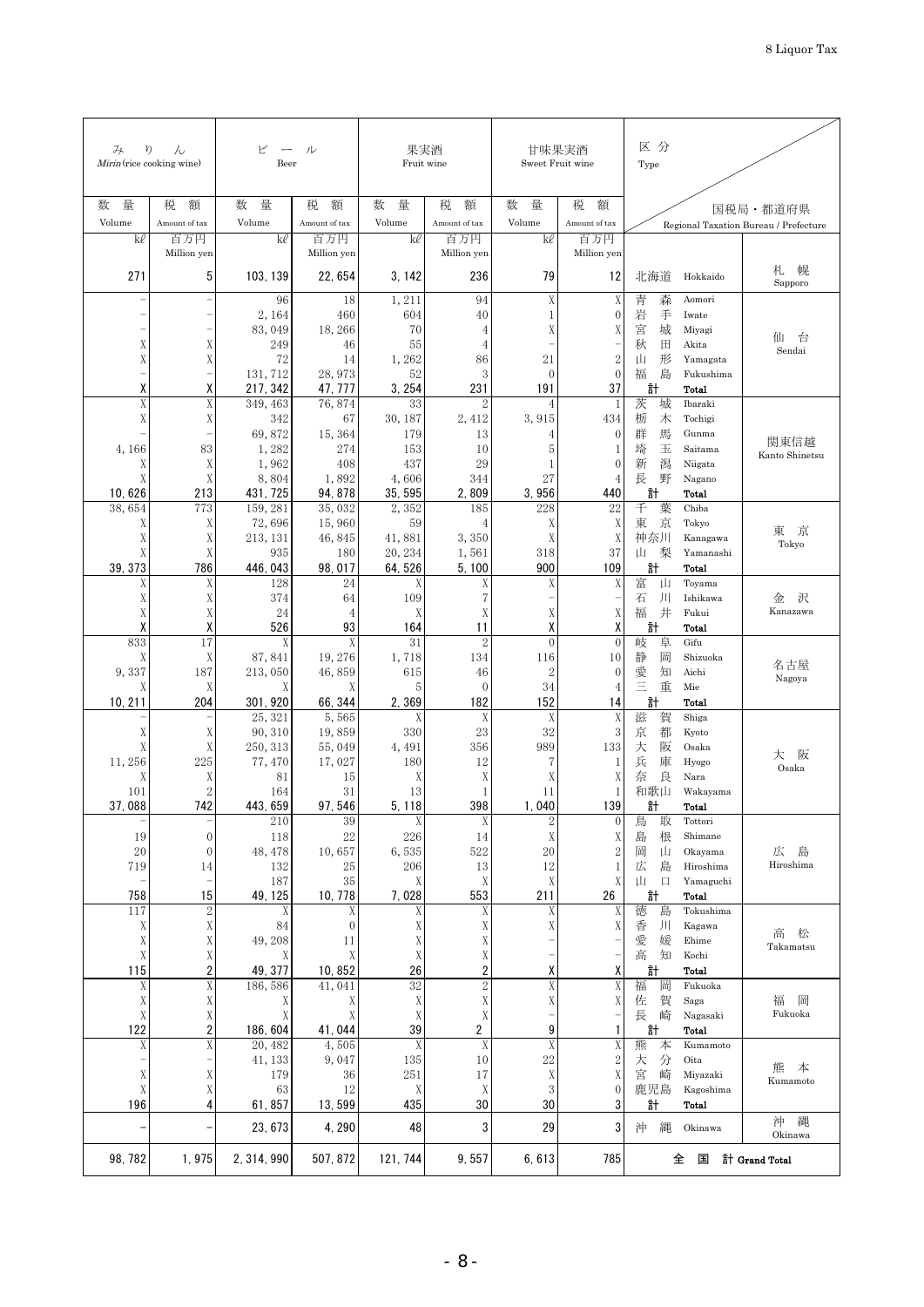### (3) 都道府県別の課税状況(その2) Statistics of taxation by prefectures (Part 2)

| 区分<br>Type                                        |                        |                        |             | ウイスキー<br>Whisky    |                                  | ブランデー<br>Brandy                  | Alcohol for material | 原料用<br>アルコール       |                    | 発泡酒<br>Sparkling liquor |                       | その他の醸造酒<br>Other brewed liquors |  |  |
|---------------------------------------------------|------------------------|------------------------|-------------|--------------------|----------------------------------|----------------------------------|----------------------|--------------------|--------------------|-------------------------|-----------------------|---------------------------------|--|--|
|                                                   |                        |                        | 量<br>数      | 税<br>額             | 数<br>量                           | 税<br>額                           | 数<br>量               | 税<br>額             | 数<br>量             | 税<br>額                  | 数<br>量                | 税<br>額                          |  |  |
| 国税局・都道府県<br>Regional Taxation Bureau / Prefecture |                        |                        | Volume      | Amount of tax      | Volume                           | Amount of tax                    | Volume               | Amount of tax      | Volume             | Amount of tax           | Volume                | Amount of tax                   |  |  |
|                                                   |                        |                        | kl          | 百万円<br>Million yen | kl                               | 百万円<br>Million yen               | kl                   | 百万円<br>Million yen | kl                 | 百万円<br>Million yen      | kl                    | 百万円<br>Million yen              |  |  |
| 幌<br>札<br>Sapporo                                 | 北海道                    | Hokkaido               | 122         | 56                 | 50                               | 21                               | $\mathbf{0}$         | 0                  | 24, 999            | 3,361                   | 12, 570               | 1,006                           |  |  |
|                                                   | 森<br>青                 | Aomori                 | Χ           | X                  | X                                | X                                | X                    | Χ                  | 17                 | 4                       | $\theta$              | $\theta$                        |  |  |
|                                                   | 岩<br>手<br>宮<br>城       | Iwate<br>Miyagi        | Χ           | X                  | X<br>Χ                           | X<br>X                           | X                    | Χ<br>X             | 86<br>29, 451      | 14<br>3,954             | 43<br>34,657          | 6<br>2,773                      |  |  |
| 台<br>仙<br>Sendai                                  | 田<br>秋                 | Akita                  | Χ           | Χ                  | Χ                                | X                                |                      |                    | 16                 | 3                       | $\overline{4}$        |                                 |  |  |
|                                                   | 形<br>山                 | Yamagata               | Χ           | Χ                  | $\mathbf{0}$                     | $\theta$                         | Χ                    | Χ                  | 11                 | $\overline{2}$          | 25                    |                                 |  |  |
|                                                   | 福<br>島<br>計            | Fukushima<br>Total     | X<br>114    | X<br>50            | $\theta$                         | $\mathbf{0}$<br>0                | Χ<br>χ               | X<br>χ             | 26, 383<br>55, 964 | 3,542<br>7,519          | 15<br>34, 744         | 2,785                           |  |  |
|                                                   | 茨<br>城                 | Ibaraki                | 2,116       | 170                | X                                | X                                | X                    | X                  | 107, 964           | 14,504                  | 56, 188               | 4,495                           |  |  |
|                                                   | 栃<br>木                 | Tochigi                | Χ           | X                  | X                                | X                                | X                    | Χ                  | 58                 | 11                      | 8                     |                                 |  |  |
| 関東信越                                              | 馬<br>群                 | Gunma                  | X           | X                  | $\Omega$                         | $\mathbf{0}$                     | $\theta$             | $\mathbf{0}$       | 14                 | $\mathbf{2}$            | 5, 178                | 414                             |  |  |
| Kanto Shinetsu                                    | 埼<br>玉<br>潟<br>新       | Saitama<br>Niigata     | 242<br>13   | 111<br>5           |                                  | $\overline{2}$                   | Χ<br>Χ               | Χ<br>X             | 118<br>50          | 25<br>8                 | 1<br>857              | $\theta$<br>120                 |  |  |
|                                                   | 野<br>長                 | Nagano                 | 32          | 13                 |                                  | 3                                | X                    | X                  | 906                | 195                     | 57                    | 8                               |  |  |
|                                                   | 計                      | Total                  | 62, 815     | 17, 694            | 1, 145                           | 429                              | 14                   | 6                  | 109, 110           | 14.747                  | 62, 289               | 5,038                           |  |  |
|                                                   | 千<br>葉                 | Chiba                  | 47,644      | 15,356             | 620                              | 238                              | X                    | X                  | 8,215              | 1,106                   | 1,914                 | 155                             |  |  |
| 京<br>東                                            | 京<br>東<br>神奈川          | Tokyo<br>Kanagawa      | Χ<br>Χ      | X<br>X             | $\mathbf{0}$<br>99               | $\mathbf{0}$<br>40               | X<br>Χ               | Χ<br>X             | 244<br>58, 435     | 50<br>7,901             | 841<br>45, 468        | 68<br>3,638                     |  |  |
| Tokyo                                             | 梨<br>山                 | Yamanashi              | Χ           | Χ                  | 32                               | 13                               | Χ                    | Χ                  | 27                 | 5                       | 73                    | 6                               |  |  |
|                                                   | 計                      | Total                  | 55,055      | 18, 132            | 751                              | 291                              | 104                  | 55                 | 66, 921            | 9,063                   | 48, 296               | 3,867                           |  |  |
|                                                   | 富<br>山<br>- JIJ<br>石   | Toyama<br>Ishikawa     | Χ           | X                  |                                  |                                  | X<br>Χ               | X                  | 65                 | 8<br>$\overline{c}$     | Χ                     | Χ                               |  |  |
| 沢<br>金<br>Kanazawa                                | 井<br>福                 | Fukui                  |             |                    |                                  |                                  |                      | Χ                  | 11                 |                         | 5<br>$\theta$         | $\theta$                        |  |  |
|                                                   | 計                      | Total                  | χ           | Х                  |                                  |                                  | χ                    | χ                  | 76                 | 10                      | Х                     | Χ                               |  |  |
|                                                   | 岐<br>阜                 | Gifu                   | X           | X                  | X                                | X                                |                      |                    | $\overline{A}$     | 1                       | 42                    | 6                               |  |  |
| 名古屋                                               | 岡<br>静<br>愛<br>知       | Shizuoka<br>Aichi      | 5,818<br>13 | 2, 273<br>6        | 26<br>X                          | 10<br>X                          | Χ<br>X               | Χ<br>X             | 4,848<br>49,504    | 655<br>6,648            | 1,614<br>39, 518      | 130<br>3,165                    |  |  |
| Nagoya                                            | 三<br>重                 | Mie                    |             |                    | 92                               | 34                               | $\Omega$             | $\mathbf{0}$       | 20                 | 4                       | 373                   | 52                              |  |  |
|                                                   | 計                      | Total                  | 5,911       | 2,309              | χ                                | Χ                                | χ                    | χ                  | 54, 376            | 7,308                   | 41, 547               | 3,352                           |  |  |
|                                                   | 滋<br>賀                 | Shiga                  | Χ           | Χ                  | X                                | X                                |                      |                    | 9,421              | 1,265                   | 22,676                | 1,815                           |  |  |
|                                                   | 都<br>京<br>阪<br>大       | Kyoto<br>Osaka         | Χ<br>Χ      | X<br>X             | $\theta$<br>1,336                | $\mathbf{0}$<br>504              | Χ<br>X               | Χ<br>X             | 84<br>27, 271      | 18<br>3,669             | 2,392<br>$\mathbf{1}$ | 194<br>$\mathbf{0}$             |  |  |
| 阪<br>大<br>Osaka                                   | 庫<br>兵                 | Hyogo                  | 7,681       | 723                | Χ                                | Χ                                | X                    | Χ                  | 58,659             | 7,879                   | 60,041                | 4,804                           |  |  |
|                                                   | 良<br>奈                 | Nara                   |             |                    |                                  | X                                | X                    | Χ                  | 9                  | $\overline{2}$          | 20                    | 3                               |  |  |
|                                                   | 和歌山<br>計               | Wakayama<br>Total      | Χ<br>39.081 | 12, 407            | 1,599                            | 611                              | Χ<br>5               | Χ<br>4             | 33<br>95, 477      | 7<br>12,840             | 85, 130               | 6,816                           |  |  |
|                                                   | 取<br>鳥                 | Tottori                | X           |                    |                                  | X                                |                      |                    | $\mathcal{O}$      | $\Omega$                |                       | $\Omega$                        |  |  |
|                                                   | 島<br>根                 | Shimane                |             |                    | Χ                                | X                                |                      |                    | 11                 | 2                       | 11                    | $\overline{2}$                  |  |  |
| 広<br>島<br>Hiroshima                               | 岡<br>山                 | Okayama                | Χ           | Χ                  | 0                                | $\boldsymbol{0}$                 |                      |                    | 68,998             | 9,267                   | 39, 402               | 3, 152                          |  |  |
|                                                   | 広<br>島<br>Щ<br>$\Box$  | Hiroshima<br>Yamaguchi | X           | X                  | Χ                                | Χ                                | Χ<br>Χ               | Χ<br>X             | 6<br>11            | 1<br>2                  | ç<br>$\theta$         | $\mathbf{0}$                    |  |  |
|                                                   | 計                      | Total                  | 147         | 64                 | Χ                                | χ                                | Χ                    | χ                  | 69,028             | 9, 273                  | 39, 424               | 3, 155                          |  |  |
|                                                   | 徳<br>島                 | Tokushima              | Χ           | X                  | $\mathbf X$                      | X                                | X                    | X                  | 36                 |                         | 3                     |                                 |  |  |
| 高<br>松                                            | $\vert$<br>香<br>媛<br>愛 | Kagawa<br>Ehime        |             |                    | X                                | X                                | Χ                    | X                  | 11<br>11,747       | $\overline{2}$<br>1,579 | $\mathbf{2}$<br>6     | $\mathbf{0}$                    |  |  |
| Takamatsu                                         | 高<br>知                 | Kochi                  | Χ           | X                  | X                                | Χ                                |                      |                    | 5                  |                         | 32                    | 5                               |  |  |
|                                                   | 計                      | Total                  | χ           | Χ                  | χ                                | χ                                | χ                    | χ                  | 11, 799            | 1,590                   | 43                    | 6                               |  |  |
|                                                   | 福<br>岡                 | Fukuoka                | X           | $\mathbf X$        | $\boldsymbol{0}$                 | $\mathbf 0$                      | $\mathbf X$          | $\mathbf X$        | 92,861             | 12, 467                 | 56, 332               | 4,508                           |  |  |
| 岡<br>福<br>Fukuoka                                 | 佐<br>賀<br>長<br>崎       | Saga<br>Nagasaki       |             |                    | X<br>Χ                           | X<br>Χ                           | X<br>Χ               | X<br>Χ             |                    |                         | -1<br>-1              | $\mathbf{0}$<br>$\mathbf{0}$    |  |  |
|                                                   | 計                      | Total                  | χ           | Χ                  | Χ                                | χ                                | χ                    | χ                  | 92, 861            | 12, 467                 | 56, 334               | 4,508                           |  |  |
|                                                   | 熊<br>本                 | Kumamoto               | X           | $\mathbf X$        | $\overline{\text{X}}$            | X                                | $\mathbf X$          | X                  | 5                  | 1                       | 621                   | 50                              |  |  |
| 熊<br>本                                            | 分<br>大                 | Oita                   |             |                    | X                                | X                                |                      |                    | 5, 353             | 719                     | 1,087                 | 87                              |  |  |
| Kumamoto                                          | 宮<br>崎<br>鹿児島          | Miyazaki<br>Kagoshima  | Χ<br>93     | Χ<br>$36\,$        | $\mathbf{0}$<br>$\boldsymbol{0}$ | $\mathbf{0}$<br>$\boldsymbol{0}$ | Χ<br>$\overline{0}$  | Χ<br>$\mathbf{0}$  | 162<br>85          | 23<br>12                | 5<br>$\theta$         | 1<br>$\mathbf{0}$               |  |  |
|                                                   | 計                      | Total                  | 94          | 37                 | χ                                | χ                                | χ                    | χ                  | 5,605              | 756                     | 1, 713                | 137                             |  |  |
| 縄<br>沖<br>Okinawa                                 | 縄<br>沖                 | Okinawa                | 15          | 6                  |                                  |                                  | 18                   | 10                 | 5,831              | 635                     | χ                     | Χ                               |  |  |
| 全                                                 | 国<br>計 Grand Total     |                        | 164, 784    | 51, 262            | 3,663                            | 1,396                            | 144                  | 80                 | 592, 047           | 79,568                  | 382, 095              | 30, 672                         |  |  |